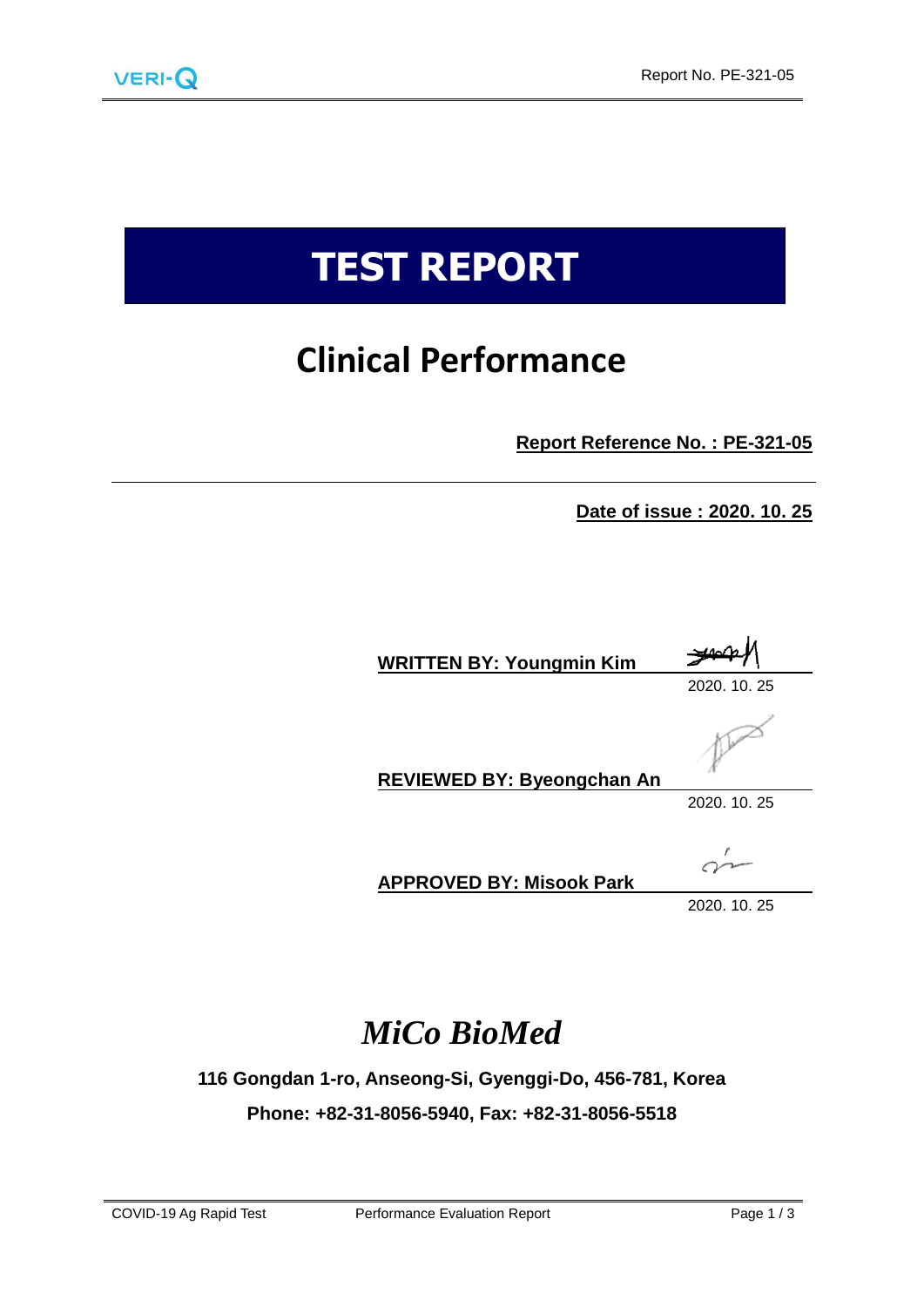

#### **1. Purpose**

It is for design validation of clinical performance requirements according to the intended use of VERI-Q COVID-19 Ag Rapid Test.

#### **2. General Information**

The diagnostic accuracy of the VERI-Q COVID-19 Ag Rapid Test was evaluated for clinical sensitivity and clinical specificity by comparing results with RT-PCR, a standard diagnostic method. The diagnostic accuracy was assessed through samples of patients diagnosed positive or negative for COVID-19.

#### **3. Investigators and Investigational Institutions**

The clinical performance test of the VERI-Q COVID-19 Ag Rapid Test was performed CHUNG-ANG UNIVERSITY Hospital

- 3.1 Investigators: Lee Mi-kyoung
- 3.2 Test institution: CHUNG-ANG UNIVERSITY Hospital
- 3.3 Address: 102, Heukseok-ro, Heukseok-dong, Dongjak-gu, Seoul, 06973, Republic of Korea

#### **4. Selection and Exclusion Criteria**

- 4.1 Selection criteria for positive specimens
	- 1) Nasopharyngeal swab specimens of patient who were diagnosed with COVID-19
	- 2) COVID-19 positive specimens were confirmed by RT-PCR test
	- 3) Uncontaminated specimens
- 4.2 Selection criteria for negative specimens
	- 1) Nasopharyngeal swabs specimens without COVID-19 detected through RT-PCR test
- 4.3 Exclusion criteria
	- 1) Specimens and nucleic acids that have not been anonymized by personnel or related to the clinical trial
	- 2) Specimens and nucleic acids that cannot be compared with the control reagents
	- 3) Specimens that cannot extract nucleic acids or are not stored according to the specified storage conditions